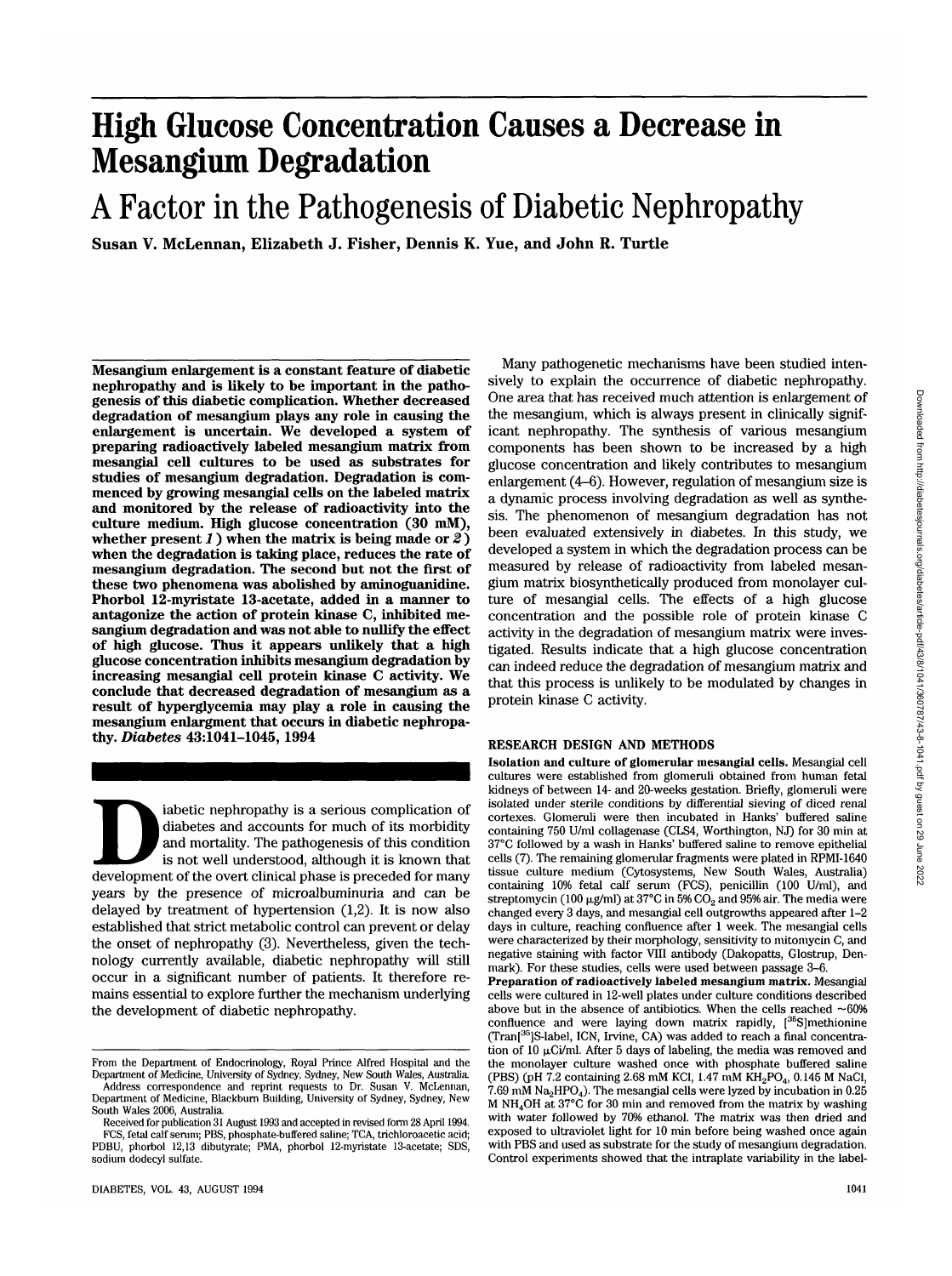### HIGH GLUCOSE AND MESANGIUM DEGRADATION

ing of matrix was  $<\!6\%$ . In addition,  $67\pm9\%$  of the  $^{35}$ S-label incorporated into the matrix was precipitable with 10% trichloroacetic acid (TCA). **Study of mesangium degradation.** Using matrix prepared in this manner, the degradation of mesangium can be studied either by *1)* growing mesangial cells on the radioactively labeled matrix or *2)* adding proteolytic enzymes extracted from mesangial cells or leukocytes to the labeled matrix. Only the findings related to the degradation of matrix by growing mesangial cells will be presented here. Using this system, the degradation of the matrix is commenced by seeding mesangial cells at a density of  $4.0 - 5.0 \times 10^4$  cells/well into wells containing labeled matrix. The cells are grown to confluence in antibiotic-free RPMI-1640 medium containing 10% heat-inactivated FCS (60°C for 1 h). Degradation was assessed by monitoring the release of  ${}^{35}S$  radioactivity from the matrix and was measured by counting an aliquot of the culture media on days 1, 3, and 5. The addition of 10% TCA precipitated 15  $\pm$  5% of the count released into the media by degradation, and this was not affected by glucose concentration or the presence of modulators of protein kinase C activity, such as phorbol 12,13 dibutyrate (PDBU) or phorbol 12 myristate 13-acetate (PMA). The nonspecific release of  $35S$  radioactivity from the matrix in the absence of cells was  $3 \pm 2\%$  of the total incorporation. This was always monitored and subtracted from the count released from the matrix in the presence of cells. Results are count released from the matrix in the presence of cells. Results are<br>expressed as <sup>35</sup>S released as a percentage of the total radioactivity incorporated into the matrix. To prevent cellular re-uptake of  $[^{35}S]$ methionine released from the mesangium matrix, all degradation experiments were carried out in the presence of 2 mM unlabeled methionine. Each degradation experiment was performed at least twice, and each incubation condition was represented by 6-8 wells. Cell growth over the corresponding period was monitored by trypsinization and counting in a hemocytometer.

**Effects of glucose concentration on mesangium degradation.** The effects of a high glucose concentration on mesangium degradation were tested in two ways. In the first, high glucose (30 mM) was present during synthesis of the radioactively labeled matrix. Mesangial cells were then plated and grown on the matrix in a normal glucose concentration (9 mM). Thus, degradation of the matrix takes place at a normal glucose concentration. In the second system, radioactively labeled matrix is synthesized by mesangial cells in a normal glucose concentration. Mesangial cells are then plated and grown in a high glucose concentration on this matrix. Thus, degradation occurs in a high-glucose milieu.

The effect of aminoguanidine on the degradation of mesangium matrix was also studied in both systems by adding this compound at a concentration of 12.5 mM to the high-glucose media. To test the effect of osmolarity on the degradation of mesangium matrix, mannitol, sorbitol, and ribose were added to the culture media at a concentration of 21 mM (making a final sugar concentration of 30 mM, including glucose).

**Effects of modulating protein kinase C activity on mesangium degradation.** The role of protein kinase C in mesangium degradation was studied by adding PMA (1  $\mu$ M) and PDBU (0.1  $\mu$ M) to the culture media. To avoid interference with cell plating, PMA or PDBU were added to the culture media 4-6 h after the plating of mesangial cells. Chronic exposure of mesangial cells to PMA at this concentration has been shown to inhibit protein kinase C activity, and PDBU  $(0.1 \text{ }\mu\text{M})$  has been shown to stimulate protein kinase C activity (7). Degradation of matrix was measured by counting an aliquot of the media as described above. Control experiments showed that DMSO used as the vehicle for both PMA and PDBU had no effect on the degradation of mesangium matrix (results not shown).

**Effects of glucose concentration on mesangium matrix composition.** The effects of glucose on fibronectin and laminin content in labeled mesangial cells and matrix were determined according to the method of Ayo et al. (4). Briefly, the medium was removed after labeling the cells for 24 h with  $[35S]$ methionine. The labeled mesangial cells and matrix were washed three times with cold PBS and extracted with PBS containing 2% NP-40, 1 mM EDTA, and 2 mM PMSF at pH 7.2. ['  $^{5}$ S]fibronectin and  $[^{35}$ S]laminin were determined by immunoprecipitation using anti-human fibronectin (Calbiochem-Behring, La Jolla, CA) and anti-human laminin (Collaborative Research, Bedford, MA) antisera. The reacted fibronectin and laminin were precipitated with protein-A agarose beads (Pansorbin, Boehringer Mannheim, Indianapolis, IN), and the pellets were washed two times with PBS (as above) and four times with washing buffer (50 mM Tris-HCL, pH 8.3, containing 0.45 M NaCl, 0.5% NP-40). Pellets were then solubilized in 5% sodium dodecyl sulfate (SDS) buffer by heating at 100°C for 5 min. An aliquot was counted, and the results were expressed as dpm/well. The identity of the immunopre-

TABLE 1

The effect of glucose on the production of extracellular matrix proteins

|                                                                                             | Laminin<br>(dpm/well) | Fibronectin<br>(dpm/well) | Collagen<br>(hydroxyproline<br>$\mu$ M/ $\mu$ g amino<br>acid) |
|---------------------------------------------------------------------------------------------|-----------------------|---------------------------|----------------------------------------------------------------|
| Glucose (9 mM) $52,670 \pm 500$<br>Glucose (30 mM) $64,070 \pm 680$ * 111,080 $\pm 3,425$ * |                       | $83,640 \pm 2,145$        | $0.14 \pm 0.02$<br>$0.25 \pm 0.08*$                            |

Data are means  $\pm$  SD.  $* P \le 0.05$ , significantly different from 9 mM glucose.

cipitated material was confirmed by SDS polyacrylamide gel electrophoresis using fibronectin or laminin as standards.

For the measurement of collagen, the labeled mesangial cells and matrix were scraped from the plate, washed in PBS, and hydrolyzed in 6 N HC1 at 11O°C for 18 h. An aliquot of the hydrolysate was then derivatized with phenyl isothiocyanate, and the hydroxyproline content was measured by high-performance liquid chromatography as described previously (5). Data are expressed as micromoles hydroxyproline per microgram amino acid.

**Statistical analysis.** Results were expressed as means ± SD and compared by analysis of variance with post-hoc comparison using Duncan's multiple range test. Significance was accepted at the *P <* 0.05 level.

### **RESULTS**

**Mesangium matrix composition.** Similar in behavior to their adult counterparts, fetal mesangial cells and their matrix contain more collagen, laminin, and fibronectin when exposed to a high glucose concentration (4,7,9). Results are shown in Table 1.

**Effects of a high glucose concentration on mesangium degradation.** The degradation of mesangium matrix made in a high-glucose environment is slower and is not normalized by the presence of aminoguanidine during synthesis. Results are shown in Fig. LA. The rate of mesangium degradation is not affected by mannitol, sorbitol, or ribose (Fig. *IB).* Degradation of mesangium matrix is also slower when a high glucose concentration is only present during the degradation process. However, in this situation, the effect of 30 mM glucose is abolished by aminoguanidine and can be mimicked by mannitol, ribose, and partially by sorbitol. Results are shown in Fig. *2A* and *B.*

**Effects of modulating protein kinase C activity on mesangium degradation.** PMA, added in a manner to antagonize protein kinase C activity, retarded the rate of mesangium degradation in a normal glucose concentration. PDBU, an agonist of protein kinase C activity, increased the rate of mesangium degradation. Results are shown in Fig. 3A In the presence of a high glucose concentration, PMA further reduced the rate of mesangium degradation, although this decrease was not statistically significant (Fig. *3B).*

**Effects of a high glucose concentration on mesangial cell growth.** Mesangium matrix synthesized in the presence of a normal or high glucose concentration supported the growth of mesangial cells to the same extent (Fig. 44). High glucose concentration in the culture medium also had no effect on the growth rate of mesangial cells plated on matrix made in a normal glucose concentration (Fig. *4B).*

### DISCUSSION

Enlargement of the mesangium is the most consistent morphological finding in diabetic nephropathy and correlates well with the severity of the clinical disease  $(1,2,10)$ . It is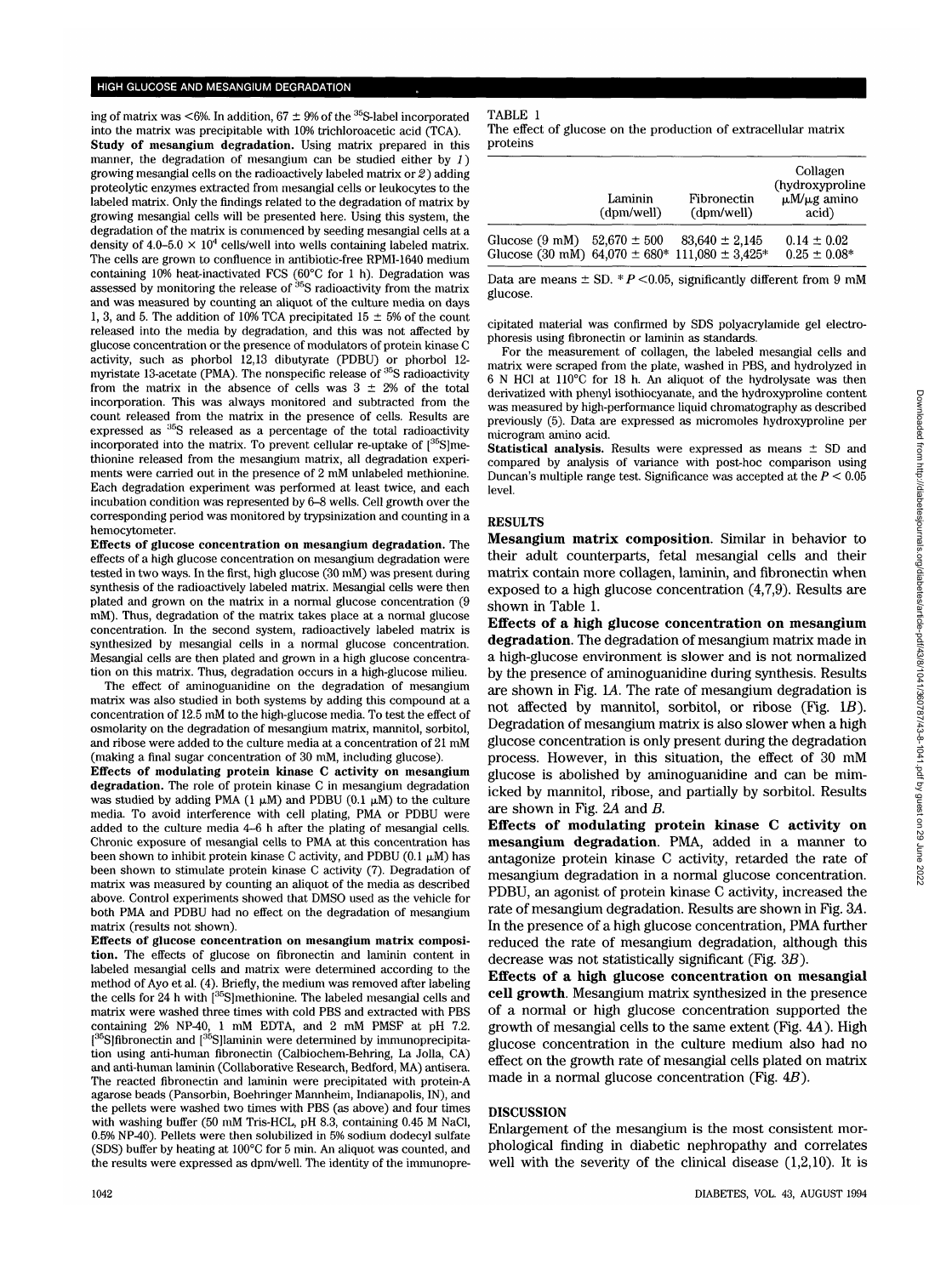



FIG. 1. *A*: degradation of mesangial matrix by mesangial cells grown in 9 mM glucose. Matrix was made by cells grown in 9 mM glucose  $(①)$ , 30 mM glucose (O), or 30 mM glucose plus 12.5 mM aminoguanidine  $(∇)$ . Each point represents the mean  $\pm$  SD of 6-8 wells. *B*: degradation of mesangial matrix by mesangial cells growing in 9 mM glucose for 5 days. Matrix was made by cells grown in 9 mM glucose (NG), 30 mM glucose (HG), 21 mM sorbitol (S), 21 mM mannitol (M), and 21 mM ribose (R). Each point represents the mean  $\pm$  SD of 6-8 wells.  $*P < 0.05$ , significantly different from 9 mM glucose.

likely to play a central pathogenetic role in this diabetic complication. The enlarged mesangium can compress the glomerular capillaries and thereby alter intraglomerular hemodynamics. Alteration in the quantity and composition of the mesangium in diabetes can also change cell-matrix interaction, permeability, and many other aspects of glomerular function. These considerations make it vitally important to understand more fully the phenomenon of mesangium enlargement in diabetes.

Many in vitro studies have shown an increase in the synthesis of several matrix components by mesangial cells cultured in high-glucose environments, including that of collagen, fibronectin, and laminin (4,7,10,11). Although from a fetal source, the mesangial cells used for experimental studies in this study showed the same behavior. There is much less information on whether the degradation of mesangium matrix is abnormal in diabetes, partly because of the lack of a suitable model in which the process of degradation can be assessed separately from that of synthe-

FIG. 2. *A*: degradation of mesangial matrix by mesangial cells grown in 9 mM glucose  $(①)$ , 30 mM glucose  $(①)$ , or 30 mM glucose plus 12.5 mM aminoguanidine  $(\nabla)$ . Matrix was made by cells grown in 9 mM glucose. Each point represents the mean  $\pm$  SD of 6-8 wells. *B*: degradation of mesangial matrix by mesangial cells grown for 5 days in 9 mM glucose (NG), 30 mM glucose (HG), 21 mM sorbitol (S), 21 mM mannitol (M), or 21 mM ribose (R). Matrix was made by cells grown in 9 mM glucose. Each point represents the mean  $\pm$  SD of 6-8 wells. \* $P < 0.05$ significantly different from 9 mM glucose.

sis. In this study, we have overcome this problem by using pre-synthesized radioactively labeled matrix as substrate for measuring the rate of mesangium degradation. This is a different experimental design from the one described by Ayo et al. (4), who found no effect of glucose on the intracellular degradation of matrix proteins. There are two important methodological differences. First, Ayo et al. (4) used a pulse-chase system combined with immunoprecipitation to follow the intracellular synthesis and turnover of fibronectin and laminin, whereas we have studied the degradation of preformed matrix components. We have not identified which matrix components are degraded but have studied the overall degradation process. The relative rates of degradation of the various matrix components are currently being investigated. Second, Ayo et al. (4) used cell/matrix plus media to assess degradation, whereas in our present study, the release of radioactivity into the media was chosen as the endpoint. These methodological differences could contribute to the varying effects of a high glucose concentration on degrada-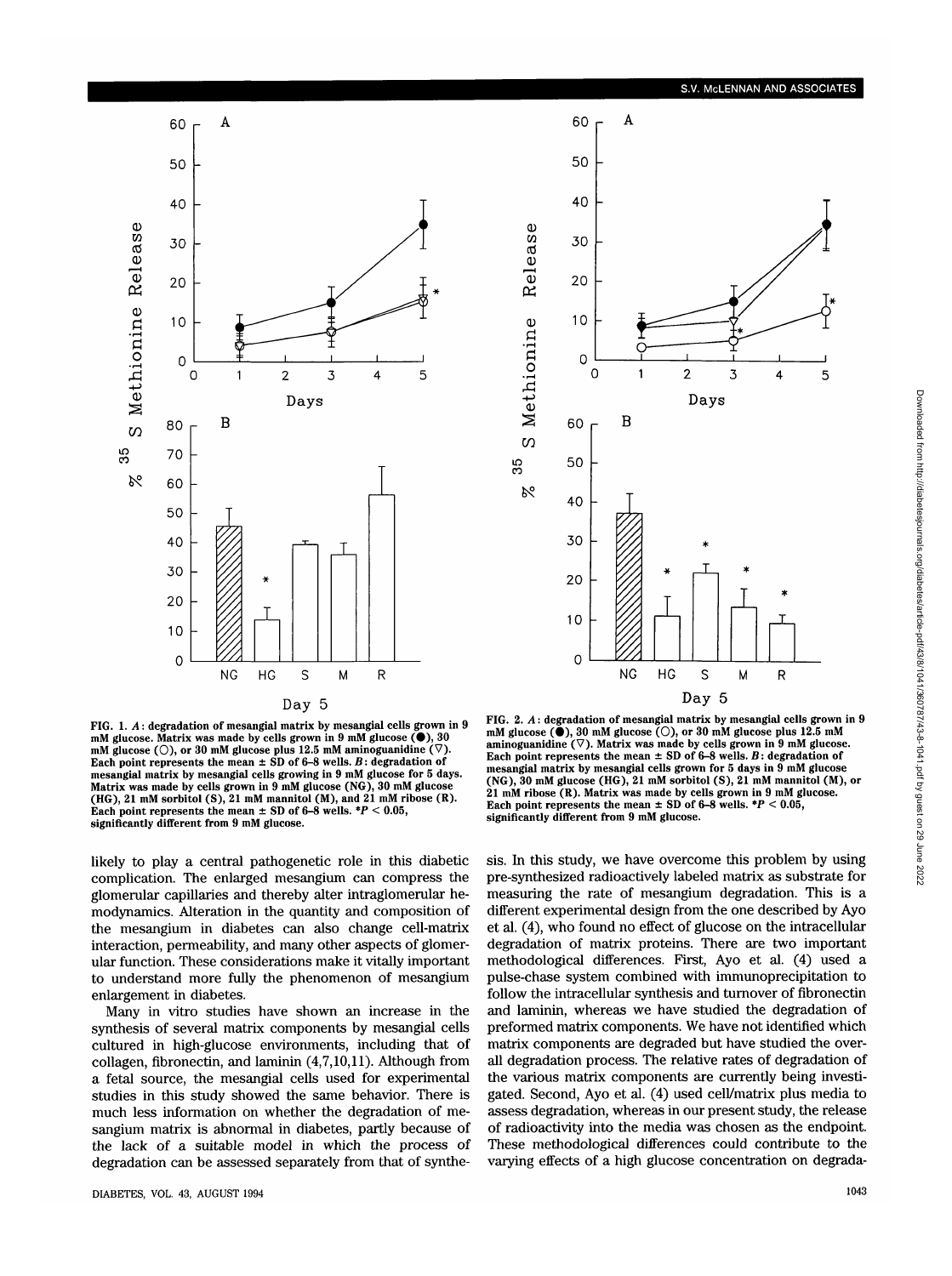



Days

FIG. 3. *A*: degradation of mesangium matrix by mesangial cells grown in 9 mM glucose ( $\bullet$ ) with the addition of 0.1  $\mu$ M PDBU ( $\Box$ ) or 1.0  $\mu$ M PMA  $(\nabla)$ . Matrix was made by cells grown in 9 mM glucose. Each point represents the mean  $\pm$  SD of 6-8 wells. *B*: degradation of mesangium matrix by mesangial cells grown in 9 mM glucose  $($   $)$ , 30 mM glucose (O), or 30 mM glucose with the addition of 1.0  $\mu$ M PMA ( $\nabla$ ). Matrix was made by cells grown in 9 mM glucose. Each point represents the mean  $\pm$ SD of 6-8 wells. *\*P <* 0.05, significantly different from 9 mM glucose.

tion observed in these two studies. For example, Ayo's system would measure the net effect of changes due to synthesis and degradation, whereas in our system, degradation is studied in isolation. Moreover, lysosomal enzymes play a major role in intracellular degradation, but metalloproteinases are likely to be the important enzymes extracellularly.

Our method has proven to be a versatile system that can be used in studying mesangium degradation by live cells or cell extracts. Although only results obtained from [<sup>35</sup>S]methionine labeling have been shown, we have carried out experiments using [<sup>3</sup>H]proline- and <sup>[35</sup>S]sulphuric acid-labeled matrix for specific monitoring of collagen and proteoglycan degradation, respectively. In addition, it is possible to manipulate the composition of the matrix and investigate the effects of these changes on mesangium degradation. Thus far, we have only used TCA precipitation to show that the radioactive materials released into the media are of low molecular weight. We have yet to identify if any component of the matrix is preferentially degraded. Previous studies investigating degradation of the extracellular matrix have used radioactively labeled Matrigel as a substrate (12). In

FIG. 4. *A*: growth rate of mesangial cells on matrix made in 9 mM glucose ( $\bullet$ ) or 30 mM glucose ( $\bigcirc$ ). Each point represents the mean  $\pm$ SD of 6–8 wells. *B*: effect of 9 mM glucose (  $\bullet$  ) or 30 mM glucose (  $\circlearrowright$  ) on the growth rate of cells on matrix made in 9 mM glucose. Each point represents the mean  $\pm$  SD of 6-8 wells.

that system, degradation of the matrix occurred only when plasminogen was added, which suggests that a matrix factor may be removed in the preparation of Matrigel.

We found that mesangium synthesized in a high-glucose environment is degraded at a slower rate when reexposed to growing mesangial cells. This supports the notion that decreased degradation plays a role in causing the mesangium enlargement that occurs in diabetes. There may indeed be a reciprocal relationship between extracellular matrix production and the degradation process. Although the precise mechanism has not been defined, from the experimental design it can be concluded that a high glucose concentration can lead to abnormalities in the synthesis or posttranslational modifications of mesangium matrix, which becomes less susceptible to degradation. These effects of glucose were specific because they were not reproduced by adding other sugars. Because the aminoguanidine present during synthesis of the mesangium did not abolish the effects of high glucose, it is unlikely that increased glycation of matrix components plays a significant role.

Moreover, a high-glucose milieu present after the matrix has already been synthesized but at a time when mesangial cells are degrading the matrix also inhibits mesangium degradation. In this system, the high glucose concentration